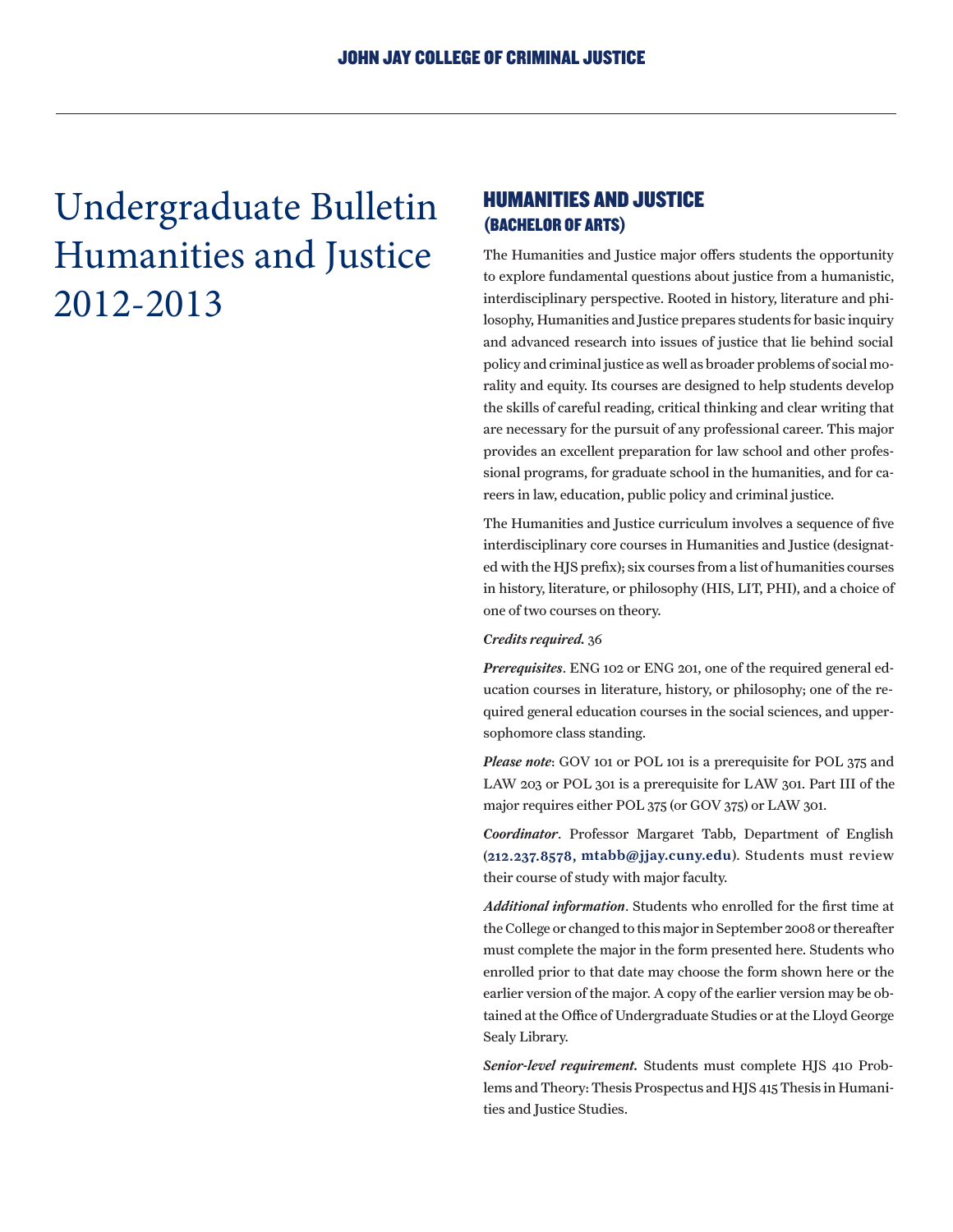Credits

## **PART ONE. FOUNDATIONS** Subtotal: 9

#### *Required*

HJS 250 Justice in the Western Traditions HJS 310 Comparative Perspectives on Justice HJS 315 Research Methods in Humanities and Justice Studies

# PART TWO. THE DISCIPLINARY COMPONENT: HISTORY AND/OR LITERATURE AND/OR PHILOSOPHY (SIX COURSES) Subtotal: 18

Students take six advanced elective courses in one or more of the humanities disciplines in order to explore how the fundamental assumptions, methods and general subject matter of these disciplines relate to issues of justice. These courses will be chosen by the student with faculty advisement, from the following list or from a designated list of other humanities courses being taught in any particular semester. Permission by the Humanities and Justice Coordinator is required for any course not listed below in Categories A, B, or C to count toward the major. A minimum of 12 credits must be taken at the 300-level or above.

#### Category A. History Courses

HIS 217 Three Hundred Years of New York City: A History of the Big Apple

HIS 219 Violence and Social Change in America

HIS 224 A History of Crime in New York City

HIS 252 Warfare in the Ancient Near East and Egypt

HIS 254 History of Ancient Greece and Rome

HIS 260/LLS 260 History of Contemporary Cuba

HIS 265/LLS 265 Class, Race, and Family in Latin American History

HIS 277 American Legal History

HIS 290 Selected Topics in History\*

HIS 320 The History of Crime and Punishment in the United States

HIS 325 Criminal Justice in European Society, 1750 to the Present

HIS 354 Law and Society in Ancient Athens and Rome

HIS 381 Social History of Catholicism in the Modern World

HIS 383 History of Terrorism

Category B. Literature Courses LIT 219 The Word as Weapon LIT 223/AFR 223 African-American Literature LIT 290 Special Topics\* LIT 305 Foundations of Literature and Law LIT 311 Literature and Ethics LIT 313 Shakespeare LIT 314 Shakespeare and Justice LIT 315 American Literature and the Law LIT 316 Gender and Identity in Western Literary Traditions LIT 327 Crime and Punishment in Literature LIT 342 Perspectives on Literature and Human Rights LIT 346 Cultures in Conflict LIT 340/AFR 340 African- American Experience in America: Comparative Racial Perspectives SPA 208 The Theme of Justice in 20th-Century Spanish Literature

#### Category C. Philosophy Courses

PHI 203 Political Philosophy PHI 205 Philosophy of Religion PHI 210 Ethical Theory PHI 302 Philosophical Issues of Rights PHI 304 Philosophy of the Mind PHI 310/LAW 310 Ethics and Law PHI 315 Philosophy of the Rule of Law PHI 322/CRJ 322 Judicial and Correctional Ethics PHI 326 Topics in the History of Modern Thought PHI 340 Utopian Thought PHI 423/POL 423 Selected Topics in Justice